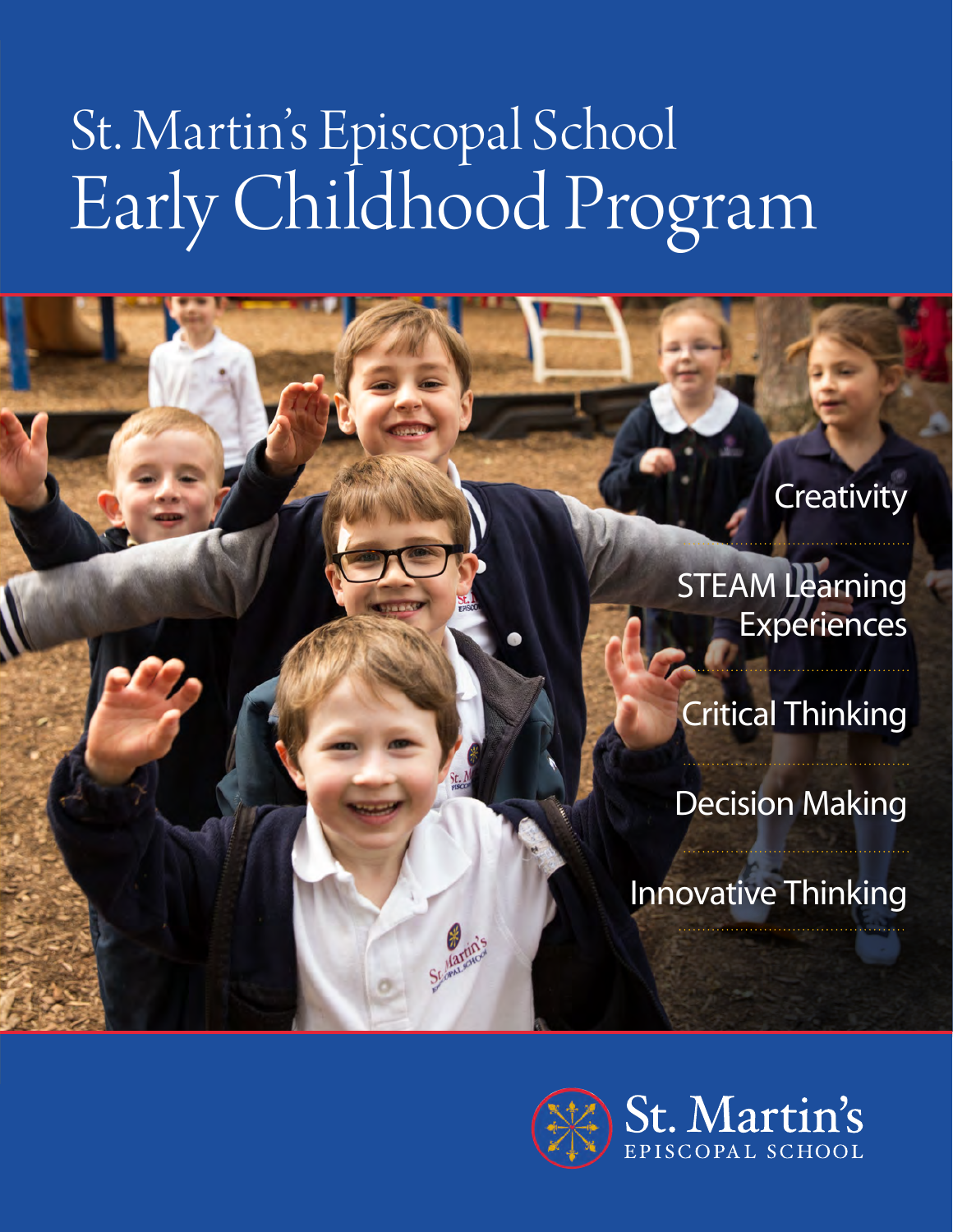# Welcome to St. Martin's



St. Martin's Early Childhood program emphasizes hands-on, real world learning experiences. Teachers encourage students to explore, discover and play as part of their overall daily learning activities. This approach to education increases academic achievement, helps student-learning and enhances students' appreciation for the natural world.

We approach innovation from a child-centered perspective and design our program so that creativity is happening in all aspects of the school day allowing students to better enjoy learning. A great emphasis is placed on the development of all areas of literacy; written language, spoken language and listening skills, while focusing on beginning writing and reading readiness skills.

Our math program is a developmental program that encourages an interest in mathematic concepts. Basic concepts are introduced and taught through interactive experiences that emphasize the use of mathematics in our every day world. This "hands on" approach to math has proven to be both effective and fun.

Technology is integrated into and supports every aspect of our program in a meaningful and appropriate way. Our program is enhanced by special subject areas that include Spanish, French, Guidance (character education), Movement & Music, Art, Religion, Science, Library, Reading and Computer.

St. Martin's is truly a special place and I invite you to learn more about our Early Childhood program.

Cindy Alexander, *Early Childhood Principal* 



### Beginners

Beginners classes work to promote a positive sense of self, nurture growing independence and honor each child's unique individuality. Special attention is paid to each child's cognitive development through lessons in language arts, math readiness and inquiry based thematic social studies and science. Through intentionally planned activities and learning center experiences, teachers facilitate the development of cognitive, expressive and receptive communication skills, as well as fine and large motor skills. In full realization that children learn as much from their interactions with each other through socialization, play and small group experiences we intentionally value these as part of our curriculum.



#### Pre-K

The goal of the Pre-K program is to prepare our students for a smooth transition to kindergarten. While still focusing on social and emotional development, Pre-K has a more academic purpose. Teachers carefully plan exciting activities to engage students in learning the phonemes of each letter and simple diagraphs. This phonemic knowledge will provide a prereading skill necessary to fully begin reading. Math skills build readiness and a solid recognition of numbers. Pre-K students will gain an understanding of the concept that both print and numbers have a left to right order. Students participate in patterning and understand sets of numbers in simple addition and subtraction concepts. Teachers also plan fun science activities to build curiosity and engage students in critical thinking skills.



### Kindergarten

Kindergarten teachers strive to create a joyful and focused environment that inspires a love of learning and a spirit of discovery. Our Kindergarten program teaches the first major steps in the mastery of reading, writing and mathematics. It includes working on skills in observation, experimentation and communication, problem solving, critical thinking, and creative expression. Kindergarten students work in large and small groups with two teachers and attend an enriched Reading/Computer Lab to set the stage for future academic success. Our Kindergarten students become the leaders of chapel and acolyte at our weekly service. They continue to grow in their relationship with God and the church as a welcoming community.

### Designing Solutions | Teamwork & Collaboration | Using M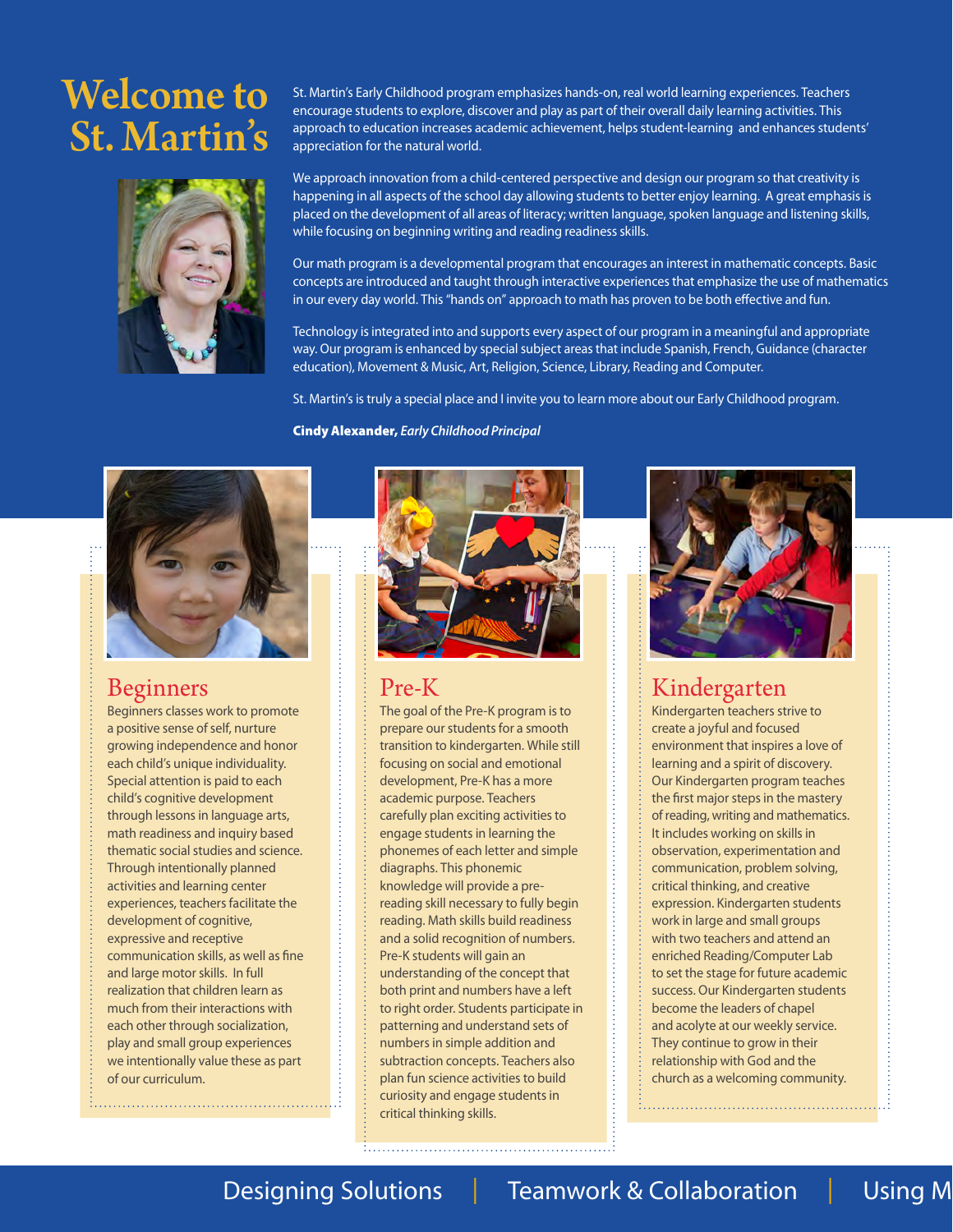#### **Elizabeth Beckwith** *Lead Science Teacher*  **Felicia Mitchell** *Assistant Science Teacher*

#### St. Martin's EC Science Lab

*Elizabeth Beckwith Felicia Mitchell*



Children engage in scientific thinking at a very young age. From birth, children want to learn and they naturally seek out problems to solve. The mission of the Early Childhood Science Lab is to encourage students to seek and discover, ask questions, probe for answers, conduct investigations, and collect data. Students (Beginners through Kindergarten), use clip boards, observe and draw pictures of EC Science Lab Animals.

St. Martin's Science Lab is a 'Maker Space,' with a magnetic wall, iPads, building materials and age appropriate electrical circuits. It is home to a diverse range of species, including a Bearded Dragon, a Blue Tongued-Skink, and a Corn Snake; numerous native turtles, a variety of amphibians and Madagascar Hissing Cockroaches. There are also two touch tanks, one freshwater and one saltwater. In addition to live teaching specimens, the Lab is equipped with state-of-the-art technology, including a SMART board, a SMART table, and digital microscopes connected to laptops. Each child is encouraged to make discoveries on their own in both the Science Lab and Outdoor Classroom.



#### St. Martin's Outdoor Classroom

Student learning takes place in a dinosaur excavation site, a pond with fish and frogs, numerous gardening beds, a large shaded gazebo, and a greenhouse. Students enjoy digging in the dirt for worms and watering the plants of the garden. They have fun filling bird feeders, picking weeds, skimming leaves out of the pond and raking them from the lawn. The Outdoor Classroom is a place for children to explore and discover and smiles, giggles and laughter are abundant!

#### St. Martin's Outdoor Classroom holds many accolades

- Certified Natural Wildlife Habitat by the National Wildlife Federation
- A "Nature Explorer Classroom" Certified by the Arbor Day Foundation
- Received an honorary mention award at the Southern Early Childhood Association's Exemplary Outdoor Classroom contest